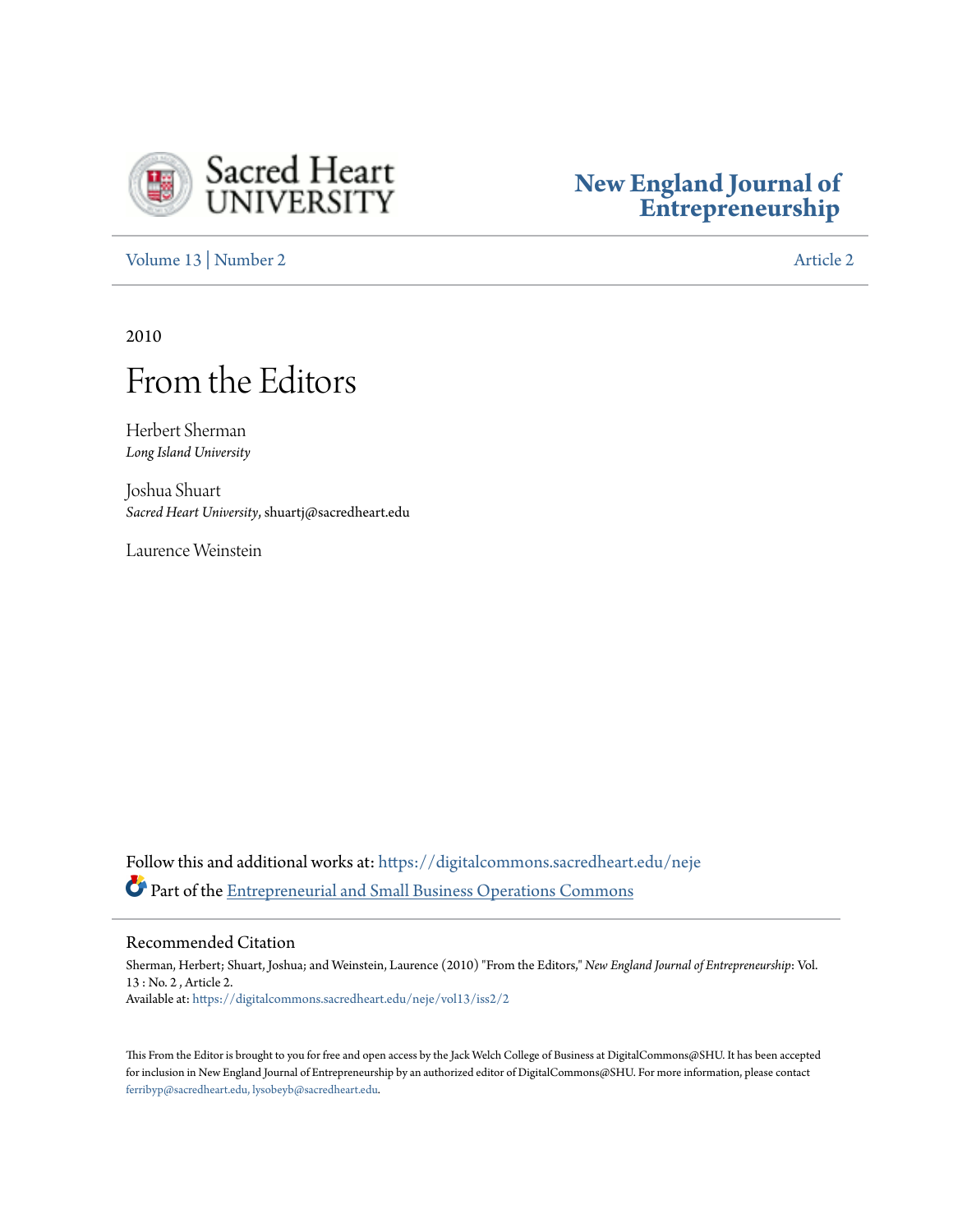## **New England Journal of Entrepreneurship**

#### **From the Editors:**

A quick Internet search on the topic of the nation's economy would indicate that the U.S. market has finally turned the bend on the recession and is on the road, though a bumpy one, to economic recovery. For example,The USA TODAY/IHS Global Insight Economic Outlook Index showed moderating but firm growth in the first half of 2010 after a strong recovery in the second half of 2009 (http://www.usatoday.com/money/economyeconomic-outlook.htm, January 20, 2010) while MFC Global Investment Management noted that the U.S. economy grew 2.8 percent in the third quarter of 2009 declaring that the "Great Recession" is over although the sustainability of the expansion is in doubt.The key for true and consistent economic recovery is how soon and how strongly employment will turn upward (http://www.mfcglobal.com/pdf/us\_economic\_outlook\_ winter 2010.pdf, January 20, 2010).

This guarded optimism is mirrored by small business owners, according to PNC's October 2009 Economic Outlook Survey, which indicated that 6 out of 10 U.S. small and mid-sized business owners will hold the line on hiring full-time employees during the next six months amid cautious optimism about their sales and profits with little hope for a boost from the federal stimulus program any time soon.More specifically,7 out of 10 expect their number of full-time employees to remain the same while 17 percent foresee hiring. More than half are taking action to manage labor costs led by reductions in employees' hours and temporary layoffs. As part of their cautious optimism, 4 in 10 expect sales to increase; 1 out of 3 expects profits to rise (https://www.pnc.com/webapp/sec/ProductsAndService.do?siteArea=/pnccorp/PNC/Home/Small+Business/Business+ Resources/Economic+Outlook+Survey+of+Business+Owners, January 20, 2010).

This issue of NEJE focuses on both external and internal organizational factors impacting entrepreneurial and small business growth both within the United States and abroad.The first article by Hugh D. Sherman and William B. Lamb of Ohio University, entitled "Developing High-Growth Businesses in Rural Areas:A Study of Four U.S. States," concurs with the above more generalized economic analyses that entrepreneurs who wish to establish high-growth businesses (HGBs) in rural settings face significant challenges. In-depth interviews regarding the obstacles that rural HGBs face confirmed the need for (1) improved access to a full range of financing options to support HGBs across different development stages, and (2) HGBs' need for in-depth, sophisticated technical assistance, which is generally unavailable in rural areas.

Jun Yan of California State University changes the focus of analysis from macro to micro by examining the links between entrepreneurial personality traits and perception of new venture opportunity in the second article entitled "The Impact of Entrepreneurial Personality Traits on Perception of New Venture Opportunity." Four entrepreneurial personality traits were included to predict respondents' perception of new venture opportunity.They were (1) achievement motivation, (2) locus of control, (3) risk propensity, and (4) proactivity. The results indicated that three of the four entrepreneurial personality traits locus of control, risk propensity, and proactivity—related significantly to perception of new venture opportunity in expected directions.Among six control variables, only work experience was found to influence perception of new venture opportunity. The author suggests that the results signify that a combination of trait and cognition approaches contributes to a better understanding of entrepreneurial decision-making process.

In the third article,"Does Employee Ownership Increase Innovation?," Robert P. Garrett of Oregon State University examines employee ownership's moderating effect on the relationship between R&D intensity and innovative output.The basis for the moderation is that ownership increases motivation and commitment to the innovation agenda of the company, and retains employees' entrepreneurial efforts for internal opportunities. Using hierarchical regression, the data support the hypothesis that employee stock ownership positively moderates the relationship between R&D intensity and innovative output.

In "Psychographic Segmentation of the Self-employed:An Exploratory Study," Matthew G. Kenney of Franklin University and Art Weinstein of Nova Southeastern University examine the shared psychological traits of entrepreneurs in order to evaluate psychographic profiles of the self-employed. Using the Nominal Group Technique, the authors gleaned insight from a panel of experts in an effort to segment the self-employed based on personality traits and the benefits they receive from an entrepreneurial career. The findings show that self-employed individuals can be classified into four distinct segments: Exemplars, Generals, Moms and Dads, and Altruists. Each group derives different benefits from self-employment. Understanding these benefits can greatly assist entrepreneurship educators and marketers of small business oriented products and services.

We move into the international arena in "SMEs and Poverty Alleviation in Nigeria: Marketing Resources and Capabilities Implications" by Olalekan U. Asikhia of Covenant University. This article seeks to identify the mediating role of marketing resources and capabilities in small and medium enterprises (SMEs)—poverty alleviation relationship. Prior research concerning SMEs and poverty alleviation in Nigeria has been limited to finance.These findings have implications for the role of marketing

1